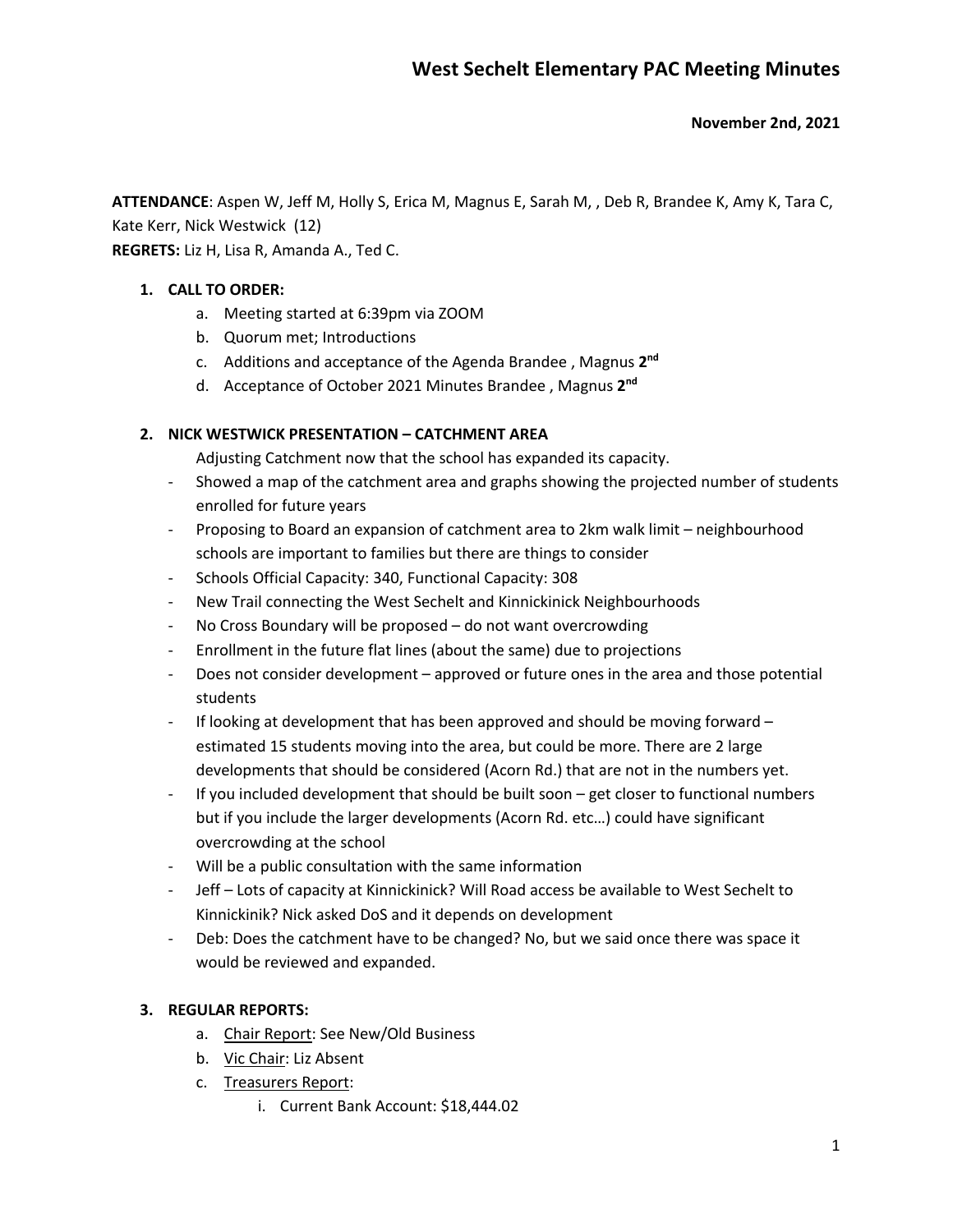- ii. Hot Lunch back up and running, so bank account is going up. The tally above does not include cheques and cash for Hot Lunch.
- iii. Gaming Grant coming in the beginning or middle of November
- d. Principals Report: See Attached
- e. SCS: Ted C. Absent
- f. SD46: Amanda Absent Sent Email See Attached
- g. Traffic Safety: Magnus
	- i. Magnus and Aspen participated in a meeting with the DoS and the West Sechelt Community Committee – now they know that the Road Safety Committee exist and told them what we are doing and will get back to them with our asks. Good for us to be there. Lots of plans for our community (Mason, Connector).
- h. DPAC: There is still no WSEPAC rep

# **4. OLD BUSINES:**

- a. New Freezer Found one at Costco (\$630) but will not deliver to the Sunshine Coast. Trying to sort out delivery.
- b. Card Project Underway, email went out and it is open for Early Bird Orders (order by November  $7<sup>th</sup>$  will get delivered by November 22<sup>nd</sup>). Final orders are due on November  $21<sup>st</sup>$  and will be delivered by December  $10<sup>th</sup>$ . Posted on FB PAC Page as well.
- c. Hot Lunch Update Lisa Absent.
	- i. Orders are good and some good meals figured out. Hot Lunch placed to go through till end of December.
	- ii. Accounting for 15 extra orders for needy students, looking into having parents online order for these students
	- iii. Tara Gluten Free Buns (From Subway)? Not enough orders for it and issues with enough volunteers to pay attention to GF options, cross contaminations for made in house orders but will look into it further
- d. Other Fundraisers Poinsettias will get that up and going as well, will come out just after cards finish
- e. Fresh to You Fundraiser decided not to do that at the moment, too many other things going on. Erica – Kinnickinick – Doing now and popular – maybe do it in the future.

# **5. NEW BUSINESS:**

- a. Chris Clayton wants wording Around Teachers Discretionary Fund to be more specific. The money is from the Gaming Grants: "Is to be used at the teacher's discretion and for the enrichment of students in their classroom"– clear?
	- i. Deb: Sounds good to me.
	- ii. Jeff no extra money, as did not get the funding for the extra division. We need to be more reasonable around our expectations. PAC should be specific about what they want the money spent on – Activities vs. Objects. Brandee: Hard to do parties and activities at the moment
	- iii. Should spend the money in this year for their students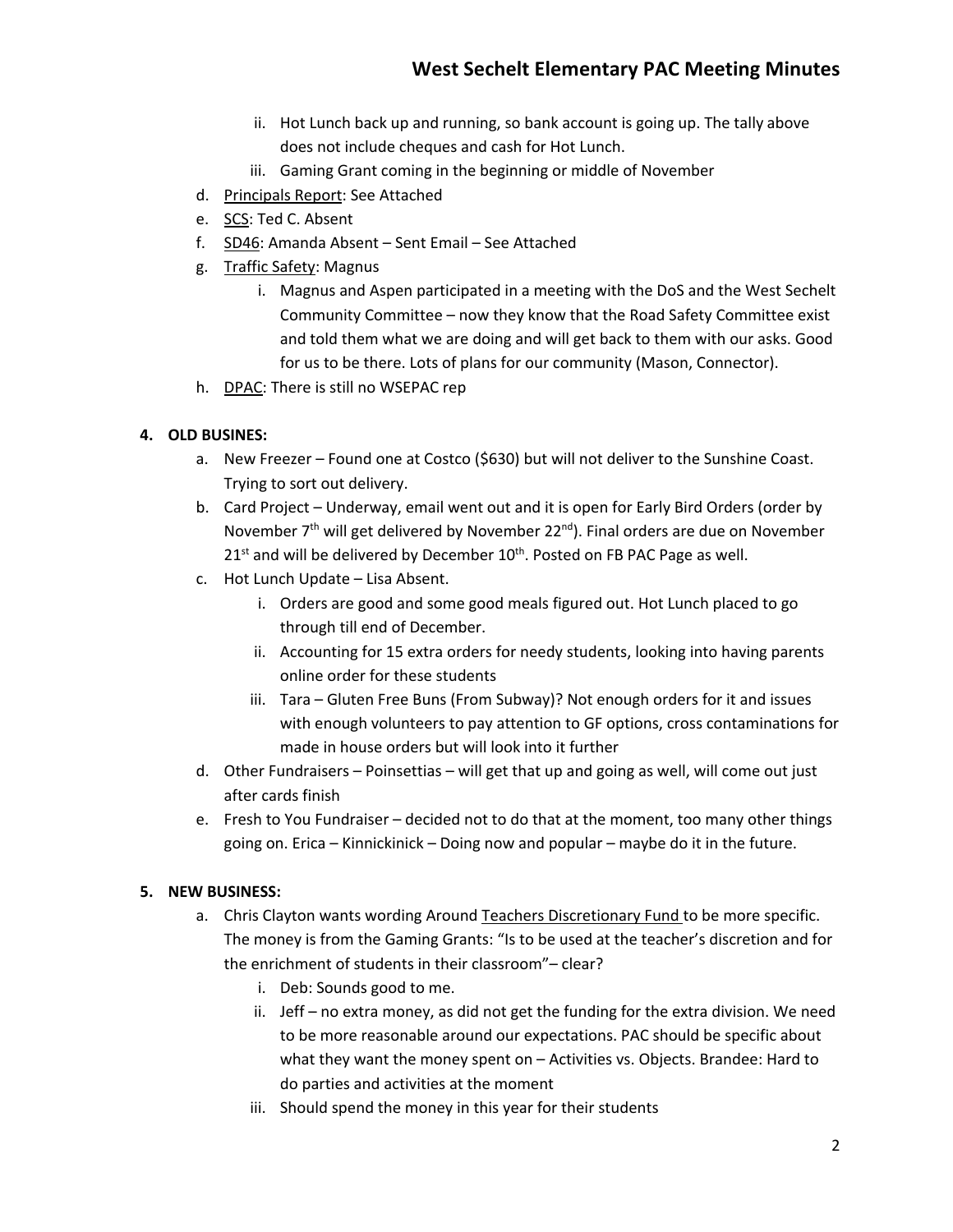- iv. Aspen: Usually used for field trips or special guests and Kindergarten kids get extra money
- v. Brandee: What the money is spent on should stay in the classroom.
- **vi. Wording: "The Teacher Discretionary Fund is to be spent on goods or services at the teacher's discretion to enrich the school year for this year's class. The materials purchased should remain within the school if the teacher leaves. Any unspent money will go to the library to be spent on books."**
- vii. Jeff: What happens to unspent money?
- viii. Send to Chris and get feedback.
- b. New Spending Approvals:
	- i. Ms. Bristow Kindergarten teacher with Ms. Marion Waterproof Back Pack (\$40), Large Thermos (\$120) – Approx \$200 Total Holly, Deb 2nd **MOTION CARRIED**
	- ii. Wagon for Towing (\$100) Will continue to look into the wagon.
	- iii. With the other Kindergarten Classroom Rain Gear and Large Shovels for the Nature Area - Jeff will discuss with the staff concerning the use of the shovels
	- iv. Call Out for Rain Gear or Wagon Donations FB? Newsletter? (Erica will post on FB
- c. Last Comment: Would anyone like to meet in person? Feedback: Do both zoom and in person; Hybird Meeting for the next meeting.

#### **MEETING ADJOURNED 8:15 pm**

#### **Next Meeting Date December 7th, 2021**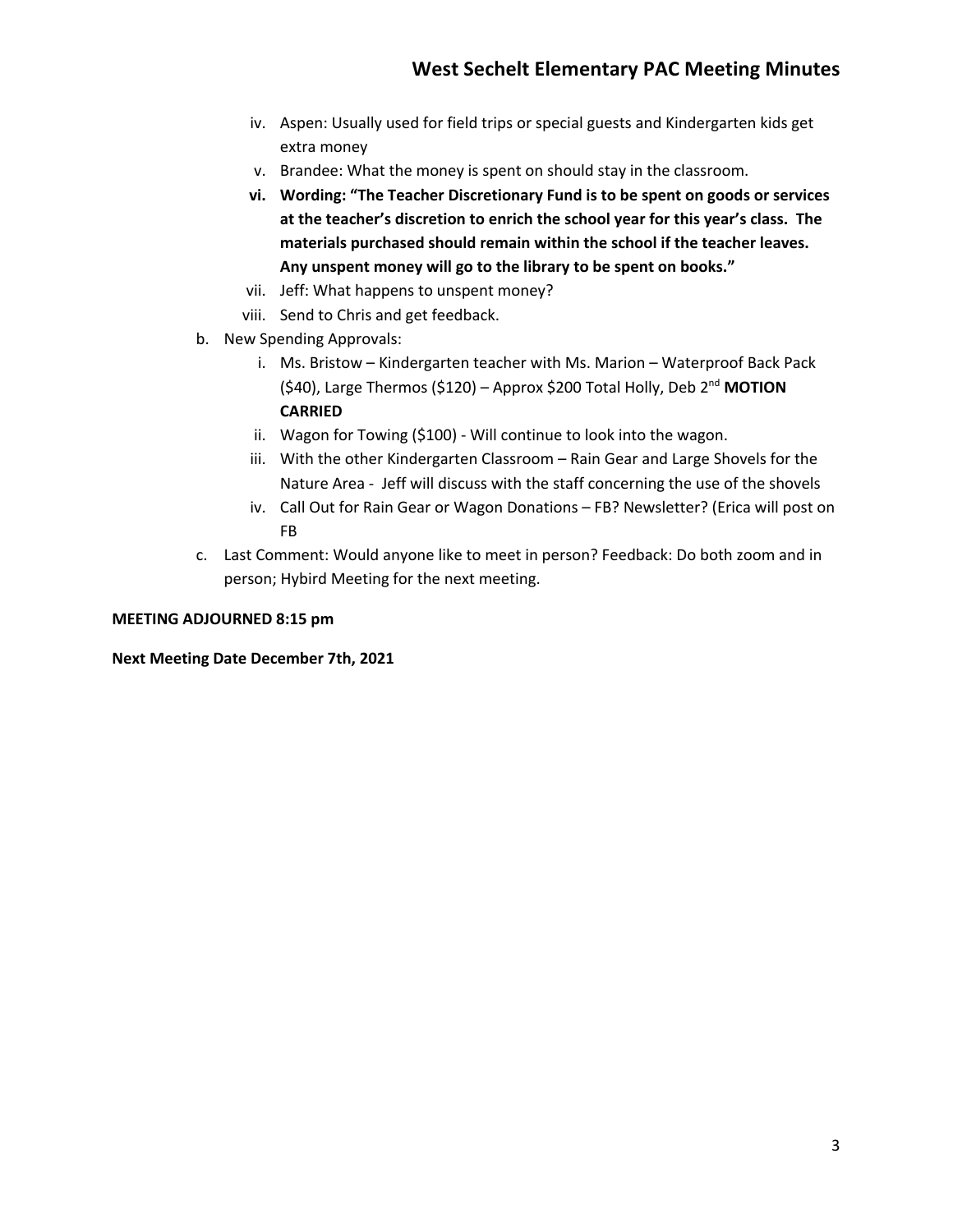### **West Sechelt Principal's Report: 02 Nov, 2021**

- 1. The current student enrolment is down one to 264. Ms. Amy Campbell, one of our EA2s, is taking a leave for the remainder of the year to pursue another venture and Ms. Carrie Harkness has been hired to replace her. We welcome Carrie who has a child at the school.
- 2. After a re-evaluation by the arborist, two more trees were deemed worthy of attention after a risk assessment. One was removed and one will be pruned before the end of November.
- 3. The hydro-seeding and sod are being installed this week. In two weeks we expect the fences to be removed and to have full access to the outdoor spaces.
- 4. The staff has met to create an needs list for the building addition (technology, furniture, and equipment). Once costing is complete, they will meet again to prioritize the items and then ordering will begin. Of interest is a desire to create a multi-use, welcoming, and calming space in the courtyard – a space that will be connected to the kindergarten classrooms, the staff room, the library and the learning commons! We are mindful that some supply chain issues have already been experienced.
- 5. Our grade 4, 5, and 6 students participated in a bike safety training provided free of charge by HUB and it was a success. This work supported a request by the PAC Traffic Safety Committee to investigate ways to improve student safety while riding.
- 6. The grade 4-7 students welcomed the Black Dog String Quartet to the gym on Oct 20. It was decided to have only half of the school participate in this presentation to reduce the numbers in that space. The next fine arts presentation will occur in the spring and it will be viewed by the primary students.
- 7. On Nov 4, teachers will participate in the first (of three) after-school, in-service sessions to give them training with the new assessment proficiency scale and the new learning standards. As noted in the Nov 1 Orca News, the new scale is being piloted in SD46 this year only by the teachers using FG, but next year it will become the province-wide standard.
- 8. On Nov 2, school sites reopen to outside user groups. The WSES custodian will manage access to our site. The school retains the use of all school spaces until 5:00 PM daily. This shared-use agreement with the SCRD gives schools reciprocal free access to SCRD facilities.
- 9. All SD46 sites have been provided with a ventilation/air quality report. WSES has its air exchange system running before people occupy the building in the morning and runs after school is finished. Also, all of our equipment uses MERV13 standard filters – the highest standard. When it is possible, teachers also open their windows to further improve ventilation.